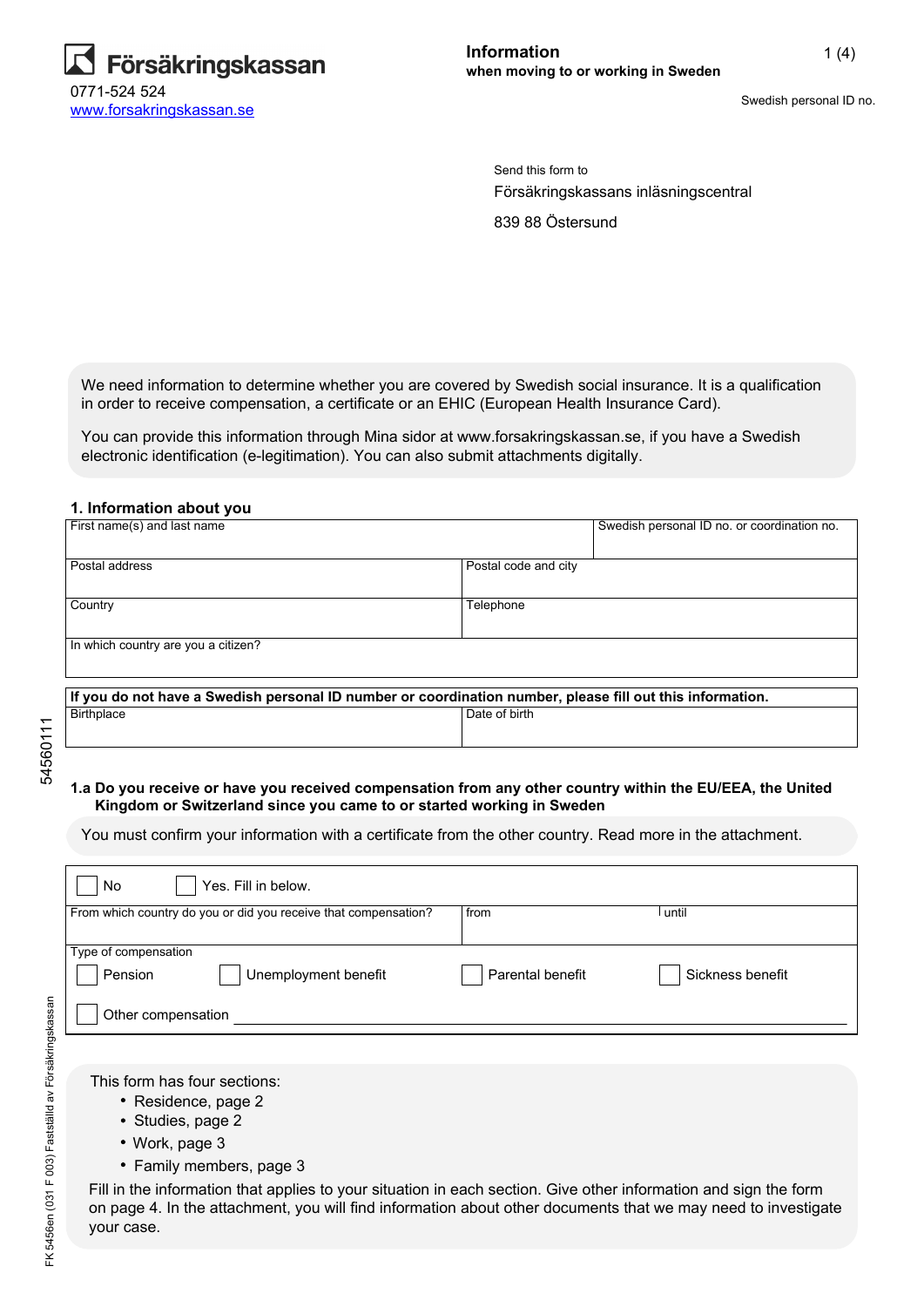## **Residence**

#### **2. Have you moved to Sweden?**

If you need a residence permit to live in Sweden, please attach it to this form. Read more in the attachment.

| Yes, during the last year (fill in below)<br>No         | I already live in Sweden (fill in below)                                     |
|---------------------------------------------------------|------------------------------------------------------------------------------|
| date (year, month, day)                                 |                                                                              |
| came to Sweden                                          |                                                                              |
| in the long term<br>l will live in Sweden<br>until      | date (year, month, day)                                                      |
| In Sweden, I live                                       |                                                                              |
| in a residence that I rent<br>in a residence that I own | as a lodger                                                                  |
| in other accommodation:                                 |                                                                              |
| From which country did you move to Sweden?              | Social security no. or ID no. in that country (PESEL if you lived in Poland) |
| Address in that country                                 |                                                                              |

## **2.a Will you be staying in another country during the time you live in Sweden?**

| Yes. Fill in below.<br>No |                                                       |
|---------------------------|-------------------------------------------------------|
| $\ln$ which country?      | How often and for how long will you be staying there? |
|                           |                                                       |

#### **2.b Do you have a residence in another country than Sweden?**

|          | Yes. Fill in below.<br>No    |                           |             |
|----------|------------------------------|---------------------------|-------------|
|          | In which country?            |                           |             |
| 54560211 |                              |                           |             |
|          | In the other country, I live |                           |             |
|          | in a residence that I rent   | in a residence that I own | as a lodger |
|          | in other accommodation:      |                           |             |

## **Studies**

#### **3. Did you come to Sweden to study?**

Studies can be at a university, a college or as a PhD. Even elementary school and high school are considered studies.

| Yes. Fill in below.<br>No           |                              |                 |
|-------------------------------------|------------------------------|-----------------|
| am studying in Sweden from          | date (year, month, day)      | l type of study |
| I have previously studied in Sweden | l from                       | to              |
| I receive                           |                              |                 |
| student aid or a scholarship        | Swedish doctoral study grant |                 |
| other:                              |                              |                 |
| l country                           |                              |                 |
| receive compensation from           |                              |                 |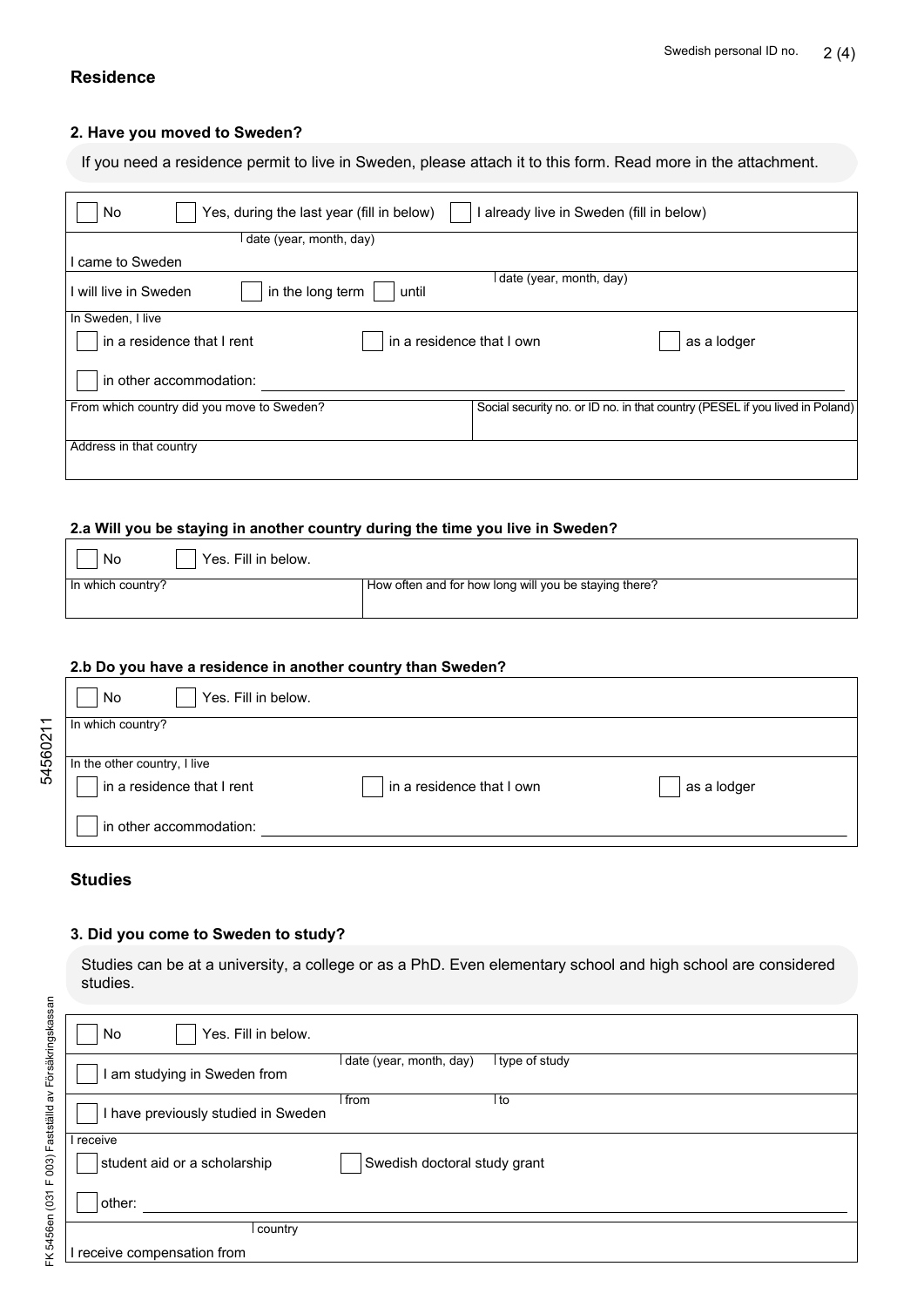#### **Work**

Work in Sweden means work that is performed on site in Sweden regardless of where the employer is located.

Work in another country is meant work that is performed outside Sweden regardless of where the employer is located.

#### **4. Are you working or are you looking for work in Sweden?**

| Yes. Fill in below.<br>No                                       |                                                                      |
|-----------------------------------------------------------------|----------------------------------------------------------------------|
| I date (year, month, day)<br>am looking for work in Sweden from |                                                                      |
| date (year, month, day)                                         |                                                                      |
| am working in Sweden from                                       |                                                                      |
| I am an employee                                                | Attach written documents, for example                                |
| I am posted to Sweden by a private employer                     | an employment certificate or an                                      |
| I am posted in Sweden by a state employer                       | agreement showing how much you<br>work. Read more in the attachment. |
| I am self-employed                                              |                                                                      |
| I have my own limited company                                   |                                                                      |

#### **4.a Information about your employer or your own company**

| Employer or company from my first working day in Sweden | Registration number |
|---------------------------------------------------------|---------------------|
| Current employer or company (if different from above)   | Registration number |

#### **4.b Do you work or have you worked in a country other than Sweden?**

| No                             | Yes. Fill in below. |                    |                                                                                       |
|--------------------------------|---------------------|--------------------|---------------------------------------------------------------------------------------|
| work in                        | l country           |                    | Attach written documents,<br>for example an employment<br>certificate or an agreement |
| I have worked in               | country             | l last working day | showing how much you work.<br>Read more in the attachment.                            |
| am on leave<br>from my work in | country             | l from             |                                                                                       |

## **Family members**

#### **5. Your family situation**

| Single  | Widow/er<br><b>Divorced</b>                                 |                                          |
|---------|-------------------------------------------------------------|------------------------------------------|
| Married | First name and last name (spouse or partner)                | Swedish personal ID no. or date of birth |
| Partner | Address                                                     | Telephone number incl. country code      |
|         | date (year, month, day)<br>Lives in Sweden from<br>Lives in | country                                  |
|         | country<br>Works in Sweden<br>Works in                      |                                          |
|         | country<br>Studies in Sweden<br>Studies in                  |                                          |

54560311

54560311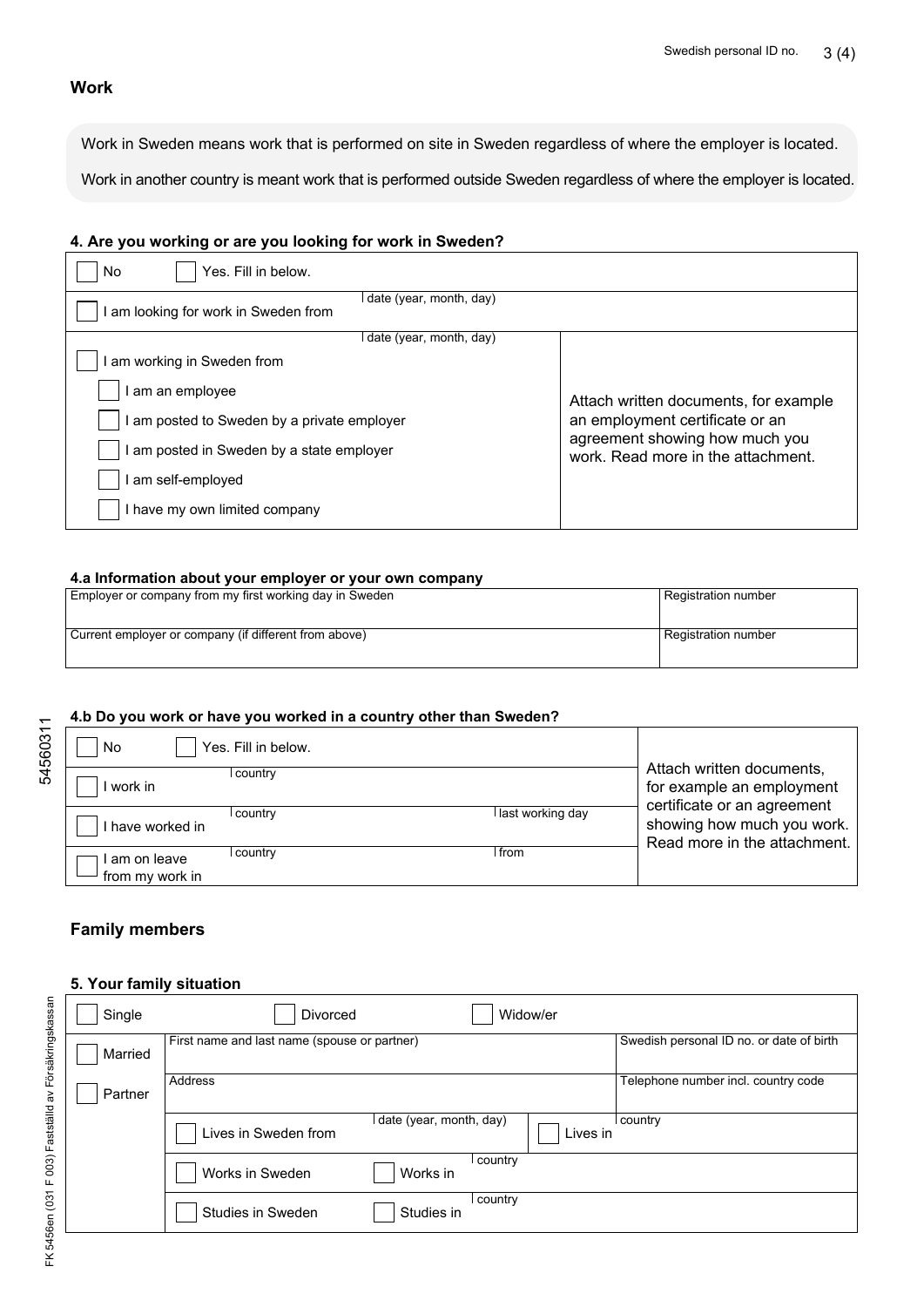#### **5.a. Do you have children?**

| No<br>Yes. Fill in below.              |                         |                                                  |                                          |
|----------------------------------------|-------------------------|--------------------------------------------------|------------------------------------------|
| Child's first name(s) and last name(s) |                         |                                                  | Swedish personal ID no. or date of birth |
| Lives in Sweden from                   | date (year, month, day) | In which country did the child live before that? |                                          |
| Lives in                               | country                 |                                                  |                                          |
| Child's first name(s) and last name(s) |                         |                                                  | Swedish personal ID no. or date of birth |
| Lives in Sweden from                   | date (year, month, day) | In which country did the child live before that? |                                          |
| Lives in                               | country                 |                                                  |                                          |
| Child's first name(s) and last name(s) |                         |                                                  | Swedish personal ID no. or date of birth |
| Lives in Sweden from                   | date (year, month, day) | In which country did the child live before that? |                                          |
| Lives in                               | country                 |                                                  |                                          |
| Child's first name(s) and last name(s) |                         |                                                  | Swedish personal ID no. or date of birth |
| Lives in Sweden from                   | date (year, month, day) | In which country did the child live before that? |                                          |
| Lives in                               | country                 |                                                  |                                          |

#### **6. Other information**

Here you can, for example, write if you want an EU card, or if you have more children than the ones you have written in point 5.a

**7. Signature** If you are under the age of 18, your guardian must sign. If you have two guardians, both must sign.

I hereby solemnly swear that the information that I have provided is complete and correct.

I am aware that I may be liable to pay back any incorrectly paid compensation. I know that I may be guilty of a criminal offense if I provide incomplete or incorrect information, or not notify Försäkringskassan when that information changes.

| Date (year, month, day)                                                                | Signature                                |  |
|----------------------------------------------------------------------------------------|------------------------------------------|--|
|                                                                                        |                                          |  |
|                                                                                        |                                          |  |
| Your name in block capitals, (if you are signing as a guardian)                        |                                          |  |
|                                                                                        |                                          |  |
|                                                                                        |                                          |  |
| Date (year, month, day)                                                                | Signature (if two guardians are signing) |  |
|                                                                                        |                                          |  |
|                                                                                        |                                          |  |
| Printed name (if two guardians are signing)                                            |                                          |  |
|                                                                                        |                                          |  |
|                                                                                        |                                          |  |
| Read more about how Försäkringskassan processes personal data at forsakringskassan.se. |                                          |  |

54560411

54560411